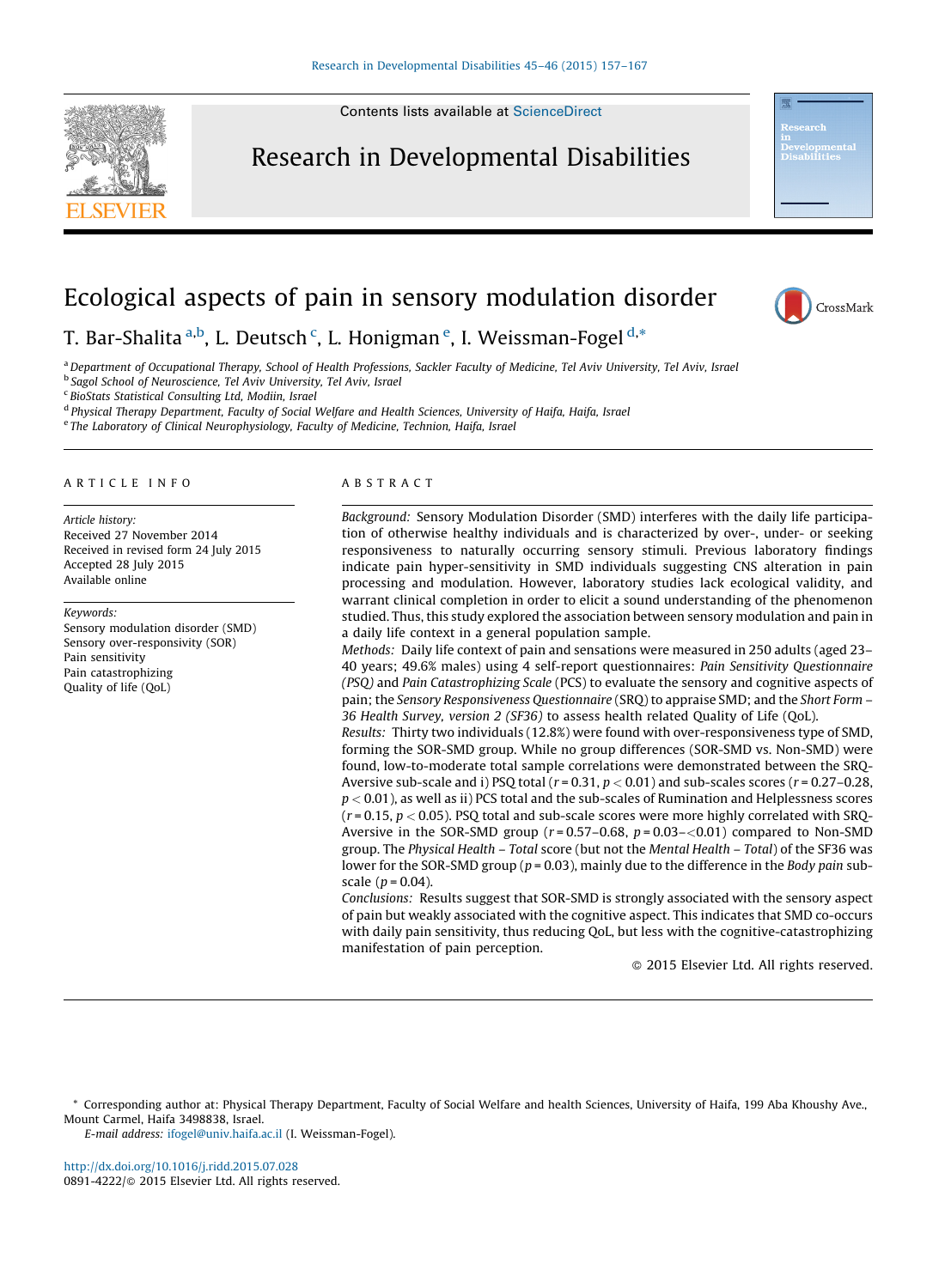## 1. Introduction

Sensory Modulation Disorder (SMD), a subtype of sensory processing disorder, is a generalized disorder that affects modulation across single or several sensory systems ([Bundy & Murray, 2002; ICDL, 2005; Kimball, 1993;](#page-9-0) [Miller,](#page-9-0) [Anzalone, Lane, Cermak, & Osten, 2007; PDM, 2006; Zero, 2005\)](#page-9-0). There are three sub-types of SMD: (1) sensory seeking or craving in which the individual seeks an unusual amount or type of sensation and seems to have an insatiable craving for sensation ([ICDL, 2005; Miller et al., 2007; PDM, 2006; Zero, 2005](#page-9-0)); (2) sensory under-responsivity, clinically demonstrated by delayed and/or decreased responses to external stimulation [\(Ahn, Miller, Milberger, &](#page-8-0) [McIntosh, 2004; Bar-Shalita, Vatine, & Parush, 2008; Fisher & Dunn, 1983; ICDL, 2005; Kinnealey, Oliver, & Wilbarger,](#page-8-0) [1995; Miller et al., 2007; PDM, 2006; Reeves, 2001; Zero, 2005](#page-8-0)); and (3) sensory over-responsivity (SOR-SMD), a condition in which non-painful stimuli are processed as abnormally irritating, unpleasant [\(Fisher & Dunn, 1983; ICDL,](#page-9-0) [2005; Kinnealey et al., 1995; Miller et al., 2007; PDM, 2006; Reynolds & Lane, 2008; Zero, 2005](#page-9-0)), or painful ([Bar Shalita,](#page-8-0) [Vatine, Seltzer, & Parush, 2009; Bar-Shalita, Vatine, Yarnitsky, Parush, & Weissman-Fogel, 2014; Fisher & Dunn, 1983;](#page-8-0) [Reeves, 2001](#page-8-0)).

Indeed, [Bar Shalita, Vatine, et al. \(2009\)](#page-8-0) found that subjects with SOR-SMD, demonstrated hyper-sensitivity in response to laboratory quantitative sensory testing (QST) of suprathreshold pain stimuli. The authors found that children and adults with SMD rated these stimuli as more painful compared to control subjects. Moreover, they reported that the lingering sensations were both more intense and longer than those of controls, suggesting alterations in pain processing and modulation ([Bar](#page-8-0) [Shalita, Vatine, et al., 2009\)](#page-8-0). These laboratory findings are important evidence of pain perception alterations in SMD subjects. However, despite these people clinically demonstrating extreme hypersensitivity, they are not defined as pain patients, and so are considered to be pain-free subjects.

Pain is a complex multidimensional experience comprised of sensory, affective, and cognitive processes [\(Moayedi &](#page-9-0) [Davis, 2013\)](#page-9-0). Different aspects of the painful event such as contextual factors, environmental factors, and prior experience, can modulate pain processing and may have different impacts on the different dimensions of pain. Moreover, painful events in real-world situations are not isolated and often occur in conjunction with input from additional sensory modalities. Thus, it is essential to understand pain processing in naturalistic multisensory environments. The usual deliberately restricted laboratory conditions, under which standard well-designed studies are carried out, have a drawback in that they lack 'ecological validity', or generalizability to real life ([Rollman, 2005\)](#page-9-0). Thus experimental induced pain in the laboratory, which characterizes population sub-groups such as SMD, is not necessarily valid beyond the laboratory.

Therefore, in this study, we aimed to validate the laboratory pain findings in SMD via ecological assessments by using pain-related questionnaires in the general population. These questionnaires included the Pain Sensitivity Questionnaire (PSQ) and the Pain Catastrophizing Scale (PCS) that make use of typical and common painful events that occur in everyday life, in order to evaluate sensory and cognitive aspects of pain perception. The PSQ was proposed as an alternative tool to experimental pain intensity rating procedures for evaluating pain sensitivity in healthy subjects and chronic pain patients [\(Ruscheweyh, Marziniak, Stumpenhorst, Reinholz, & Knecht, 2009; Ruscheweyh et al., 2012\)](#page-9-0). Pain catastrophizing (measured on the PCS), is characterized by amplification of feelings about painful situations and constant thoughts about these situations ([Meyer, Tschopp, Sprott, & Mannion, 2009](#page-9-0)), and is described as a cognitive process involving the tendency to exaggerate and misinterpret the threat value of situations [\(Van Damme, Crombez, Bijttebier, Goubert, & Van Houdenhove,](#page-10-0) [2002](#page-10-0)).

While the probability of SMD rises in populations with neurodevelopmental conditions, such as Autism and ADHD ([Ben-](#page-8-0)[Sasson et al., 2007; Chang et al., 2014; Parush, Sohmer, Steinberg, & Kaitz, 2007](#page-8-0)), it is estimated that 5–16% of the typical pediatric population demonstrates SMD ([Ahn et al., 2004; Ben-Sasson, Carter, & Briggs-Gowan, 2009; Schaaf, Miller, Seawell,](#page-8-0) [& O'Keefe, 2003\)](#page-8-0). Though occurring in adulthood [\(Bar-Shalita, Seltzer, Vatine, Yochman, & Parush, 2009; Brown, Tollefson,](#page-8-0) [Dunn, Cromwell, & Filion, 2001; Kinnealey et al., 1995\)](#page-8-0) prevalence of SMD in adults had not yet been reported. SMD subjects experience the environmental stimuli as irritating, aversive, unpleasant and painful that it often interferes with participation in daily life [\(Bar-Shalita et al., 2008; Dunn, 2007](#page-8-0)), which may impact their quality of life (QoL). Indeed, lower scores in QoL measures have been documented in children and their families as well as in adults reporting SOR [\(Carter, Ben-Sasson, &](#page-9-0) [Briggs-Gowan, 2011; Kinnealey, Koenig, & Smith, 2011\)](#page-9-0). However, a better understanding of the association between sensory responsiveness and pain perception in the context of daily living and QoL is warranted. This understanding may yield new research directions aimed at investigating possible therapeutic interventions for SMD individuals based on pain mechanisms.

Thus, this study aims at exploring in an ecological fashion the association between sensory responsiveness, pain perception and QoL in subjects from the general population, with and without SMD. A secondary purpose was to culturally adapt and initially test the Hebrew version of the PSQ.

#### 2. Materials and methods

This research was approved by the review committee at the Hebrew University of Jerusalem, and all participants completed and signed a consent form before enrolling in the study.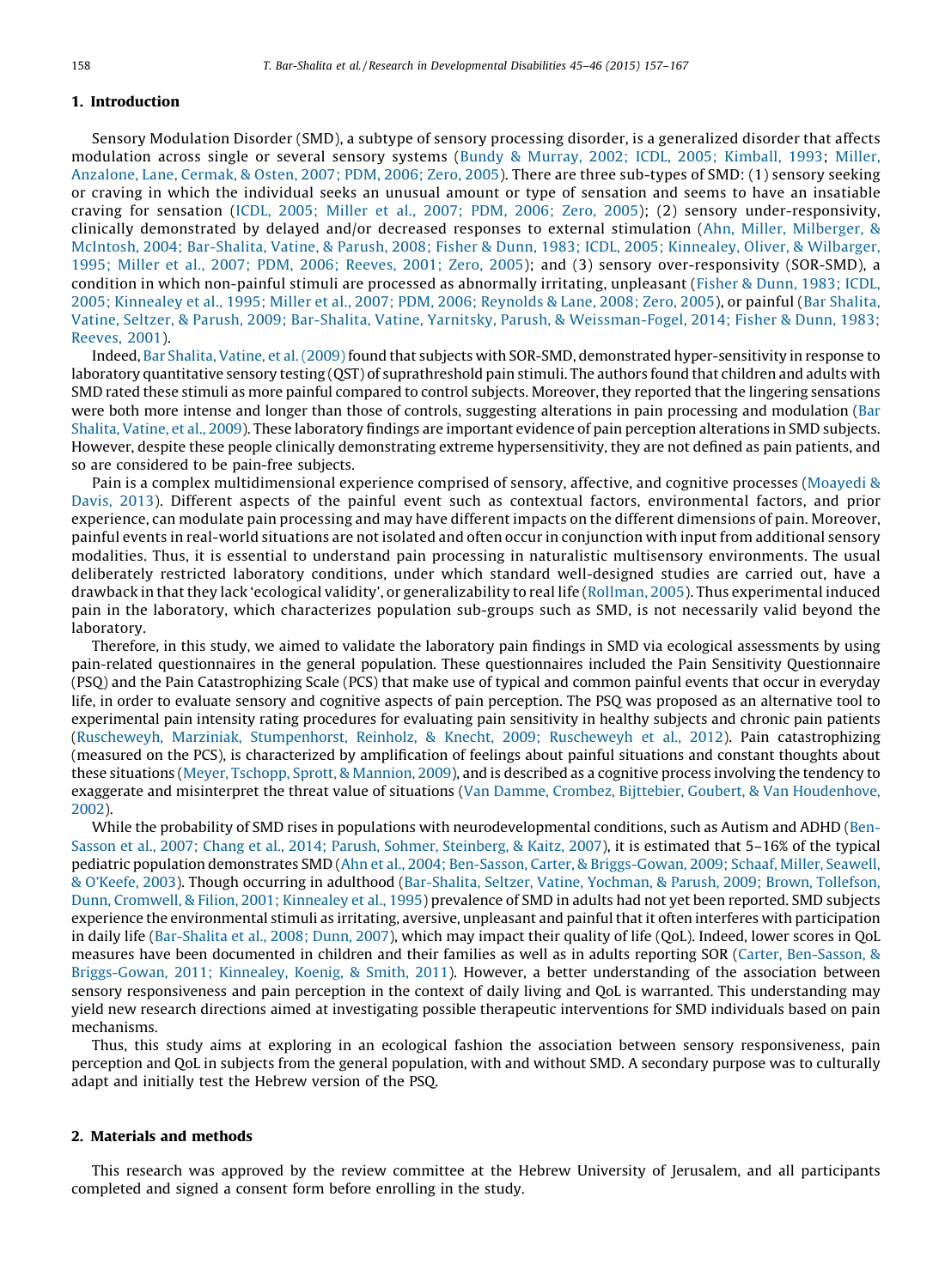#### 2.1. Participants

A non-referred convenience sample of 258 adults, recruited from the general population, participated in this study. Exclusion criteria included pregnancy, frequent or chronic pain conditions, neurodevelopmental conditions including autism and ADHD, neurological deficits including speech, vision, hearing or behavioral abnormalities, and any family history (in siblings, parents, and/or grandparents) of psychopathology.

Group placement was based on the Sensory Responsiveness Questionnaire-Intensity Scale (SRQ-IS) scores ([Bar Shalita,](#page-8-0) [Vatine, et al., 2009\)](#page-8-0). The comparison group included participants who scored within the normal cut-off scores for the SRQ-IS, while the group with atypical sensory modulation consisted of those who scored two standard deviations above the mean of the SRQ-IS cut-off score for over-responsiveness. Thus we included subjects that were diagnosed with the over-responsivity subtype of SMD solely (referred to as a SOR-SMD group), while SUR-SMD, scoring two standard deviations above the mean of the SRO-IS cut-off score for under-responsiveness were removed from the study;  $N = 8$ ; 3.1%), leaving us with remaining sample size of N = 250. The 2 SD cut-off score was used to ensure cautious estimation of the SMD prevalence (see below). This sample size of 250 subjects enables the detection of a correlation coefficient of 0.2 or higher with 90% power at a 2-sided 5% level of significance.

#### 2.2. Instrumentation

#### 2.2.1. The Sensory Responsiveness Questionnaire-Intensity Scale (SRQ-IS) [\(Bar-Shalita, Seltzer, et al., 2009\)](#page-8-0)

Sensory responsiveness was measured using the SRQ-IS, a standard reliable and valid self-report questionnaire assessing responses to daily sensations, with the aim of clinically identifying SMD in adolescents and adults ages fourteen and up [\(Bar-](#page-8-0)[Shalita, Seltzer, et al., 2009; Bar-Shalita, Vatine, Seltzer, & Parush, 2012](#page-8-0)). The SRQ-IS presents a set of 58 items that represent typical scenarios encountered occasionally throughout daily life. Each scenario involves one sensory stimulus in one modality, including auditory, visual, gustatory, olfactory, vestibular and somatosensory stimuli (excluding pain). The items are worded in a manner that attributes a hedonic/aversive valence to the situation (e.g., It bothers me the way new clothes feel). The participant rates the intensity of the hedonic/aversive response to the situation using a 5 point scale with the anchors 'not at all' attached to the score of '1' and 'very much' attached to the score of '5'. The SRQ has been demonstrated to have content, criterion and construct validity, as well as internal consistency (Cronbach  $\alpha$  = 0.90–0.93) and test–retest reliability ( $r = 0.71 - 0.84$ ;  $p < 0.01 - 0.05$ ; ([Bar-Shalita, Seltzer, et al., 2009\)](#page-8-0).

The SRQ elicits a score for each of the two SMD sub-types: SOR sub-type is determined by applying the SRQ-Aversive score (32 items), for which scores are higher than the normal mean cut-off score (+2 SD; 1.87 + 0.52). SUR subtype is determined by applying the SRQ-Hedonic score (26 items), for which scores are higher than the normal mean cut-off score (+2 SD; 2.10 + 0.66). In this study the SMD group was comprised of only subjects scoring above 2 SD for the SRQ-Aversive score, thus the SMD group is referred to as the SOR-SMD group.

#### 2.2.2. The Pain Catastrophizing Scale (PCS) [\(Sullivan, Bishop, & Pivik, 1995](#page-9-0))

Pain catastrophizing level was assessed by PCS, a standard, reliable and valid self-report questionnaire, that provides ratings based on painful life situations. Pain catastrophizing is conceptualized by cognitions of the inability to tolerate painful situations, thinking pain is unbearable, or ruminating on the worst possible outcome from the experienced pain ([Sullivan et al., 2001](#page-10-0)).

The instrument includes 13 items representing the three components of pain catastrophizing: rumination (e.g., ''I can't seem to keep it out of my mind."); magnification (e.g., "I wonder whether something serious may happen."); and helplessness (e.g., "There is nothing I can do to reduce the intensity of pain."). Participants are asked to complete the questionnaire in reference to a previous pain event, and indicate the degree to which they experienced the 13 thoughts or feelings during the event on a 5-point Likert scale ranging from 0 ('not at all') to 4 ('always'). The PCS provides a total score and three subscale scores assessing: (1) rumination, (2) magnification, and (3) helplessness. The psychometric data of the PCS has shown high internal consistency (Cronbach's  $\alpha$  = .87) and test–retest reliability ( $r$  = 0.75). Items within each subscale are strongly related to each other [\(Osman et al., 1997\)](#page-9-0). The PCS has been validated into Hebrew (Cronbach's  $\alpha$  for the total score (entire scale) = .86; rumination = 0.93; helplessness = .92; magnification = 0.65 [\(Granot & Ferber, 2005\)](#page-9-0).

#### 2.2.3. The Pain Sensitivity Questionnaire (PSQ) ([Ruscheweyh et al., 2009\)](#page-9-0)

Pain sensitivity level was assessed by the PSQ, a standard, reliable and valid 17 item self-report questionnaire based on pain intensity ratings of imagined painful daily life situations in different somatosensory sub-modalities. Fourteen of the items relate to situations that are painful for the majority of persons covering a variety of different types of pain (e.g. hot, cold, sharp, and blunt). The other three items (items 5, 9, 13) describe normally non-painful situations (e.g. taking a warm shower). The latter items are interspersed among the 'painful' items to serve as non-painful sensory reference for the subjects. Pain intensity is rated on a scale with the anchors 'not painful at all' attached to the score of '0' and 'worst pain imaginable' attached to the score of '10'. The PSQ provides a total score (PSQ-total) and two subscale scores PSQ-moderate and PSQ-minor. The PSQ has been demonstrated to have content, criterion and construct validity, as well as internal consistency (Cronbach's  $\alpha$  = 0.92 for PSQ-total, 0.81 for PSQ-minor and 0.91 for PSQ-moderate), and test–retest reliability (ICCs = 0.83, 0.86 and 0.79, respectively).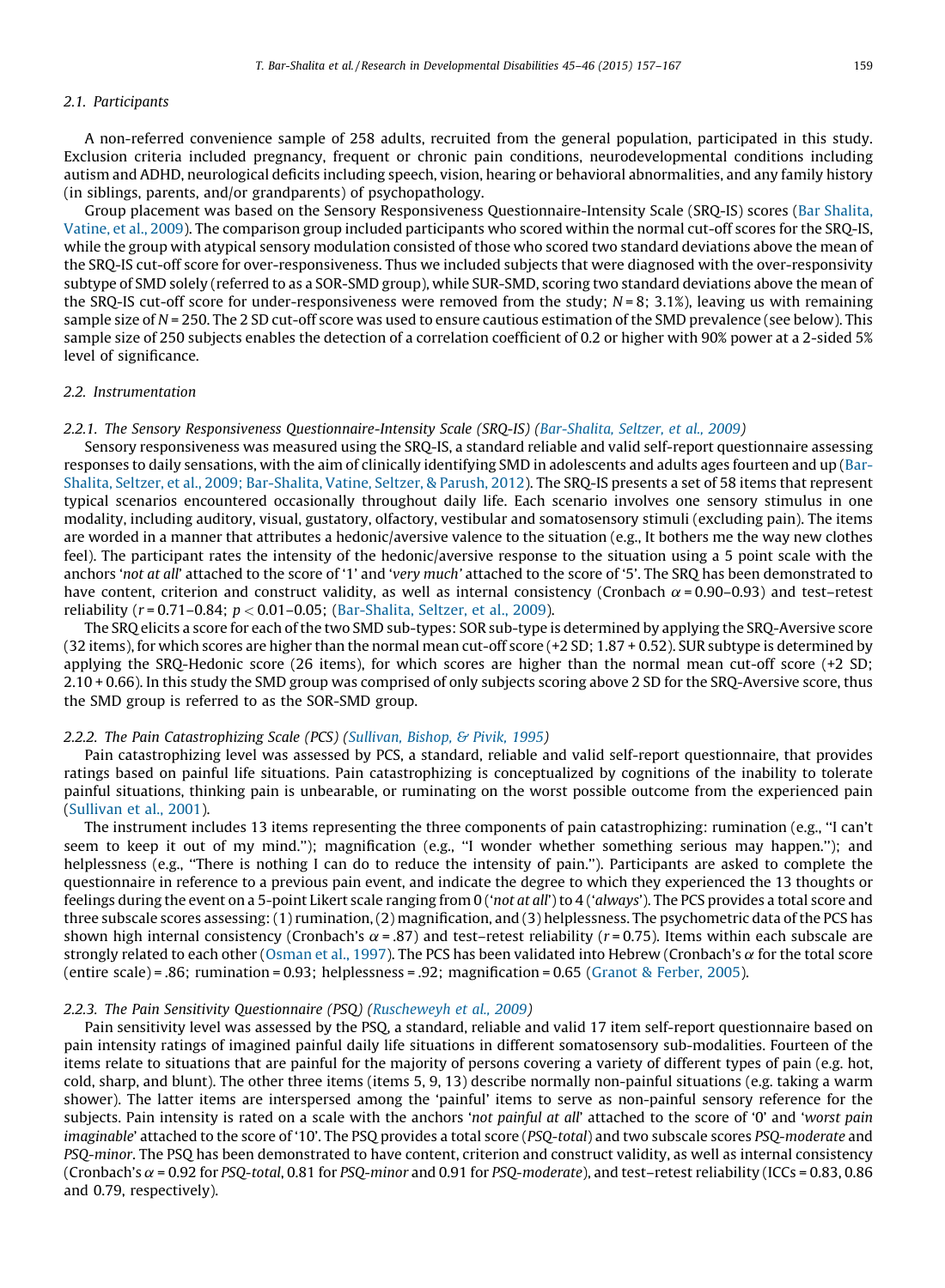<span id="page-3-0"></span>Since the Hebrew version of the PSQ was not tested for psychometric properties, cultural adaptation and initial testing of the Hebrew version was required. Psychometric testing followed those reported by test developers ([Ruscheweyh et al.,](#page-9-0) [2009](#page-9-0)), while also aiming at adapting the questionnaire in a culturally relevant and comprehensible way, while keeping with the original meaning of items ([Sperber, Devellis, & Boehlecke, 1994\)](#page-9-0).

### 2.2.4. The Short Form – 36 Health Survey, version 2 (SF36) ([Ware, Kosinnski, & Gandek, 2005\)](#page-10-0)

Health related quality of life (QoL), was assessed using the SF36, a standard, reliable and valid self-report questionnaire, which discriminates between ranges of disability [\(Jason et al., 2011](#page-9-0)). This is a short-form, multipurpose generic health survey that elicits health and well-being scores in eight areas, together comprising two total scores of physical health (physical functioning, role physical, bodily pain, and general health), and mental health (vitality, social functioning, role emotional, and mental health). The SF36 has been extensively used in social science and health related research with psychometric properties widely reported in the literature ([Ware et al., 2005](#page-10-0)). Items require responses on scales that range from 2 to 6 points. Respondents are asked to think about the past month when answering. This questionnaire has been standardized into Hebrew. Results demonstrated reliability (Cronbach's  $\alpha$  ranged from 0.76 to 0.93) and construct validity [\(Lewin-Epstein, Sagiv-Schifter, Shabtai, & Shmueli, 1998\)](#page-9-0).

#### 2.3. Procedure

Adult volunteers who agreed to be informed about the study were contacted by phone. The purpose of the study and other preliminary information was provided by the researcher and exclusion criteria were verified. Thereafter, an appointment at the participants' convenience was made. After completing a consent form and a medical and demographic questionnaire that attained medical and demographic information about the participants and their families, the SRQ, PSQ, PCS and SF36 were introduced. These questionnaires were completed in a random order to avoid sequential effects and to balance the possible influence of fatigue and attention span. This meeting lasted for approximately 45 min, during which time the researcher remained in the same room, available to answer questions if needed.

### 2.4. Data analysis

Statistical analyses were performed with SAS V9.3 (SAS Institute, Cary NC, USA).

At first we demonstrated the psychometric properties for the PSQ, internal consistency and construct validity data via Cronbach's  $\alpha$ , principal component analysis and correlation analyses which are presented in Table 1.

Study data is presented in Tables and Figures. Continuous variables were summarized by means and standard deviations and compared with a t-test (normality was assessed as well as homogeneity of variances). Categorical variables were summarized by a count and percentage, and compared with a chi-squared test, or Fisher's exact test when appropriate. Pearson correlation coefficients were calculated between SRQ, PSQ and PCS scores in each of the groups. Correlations were compared between the groups using Fisher's z transformation where they were then treated as normal random variables. All statistical tests were two-sided and tested at a 5% level of significance. Nominal p-values are presented.

#### 3. Results

#### 3.1. Adapting the PSQ to the Israeli population

No differences were found in scores between males and females ( $p = 0.32$ ), similar to that reported by [Ruscheweyh et al.](#page-9-0) [\(2009\)](#page-9-0).

Reliability testing: After translation and back-translation were administered, Internal Consistency, via Cronbach's alpha was calculated. We found a high item homogeneity for the PSQ adapted version (Cronbach's  $\alpha$  = .9210). To further examine the PSQ reliability, factor analysis was carried out to test whether scores distribute into the two original factors [\(Ruscheweyh](#page-9-0) [et al., 2009](#page-9-0)). Principal Component analysis yielded two factors: Factor 1 accounted for 33% of the variance and was constituted by items rated as moderately painful, while Factor 2 was constituted by items rated as minor pain and accounted

Table 1 Convergence and divergence validity (Pearson correlation coefficients) of the PSO<sup>a</sup> and PCS<sup>b</sup> sub-scales.

| PSO subscales                          | PSO-moderate    | PSO-minor                 | PCS total            | PCS rumination       | PCS magnification     | PCS helplessness     |
|----------------------------------------|-----------------|---------------------------|----------------------|----------------------|-----------------------|----------------------|
| PSO-total<br>PSO-moderate<br>PSQ-minor | $0.94$ $\ddots$ | $0.94$ $\cdots$<br>$0.80$ | 0.24<br>0.21<br>0.25 | 0.23<br>0.20<br>0.24 | 0.115<br>0.11<br>0.10 | 0.23<br>0.21<br>0.25 |

PSQ-Pain Sensitivity Questionnaire.

**b** PCS-Pain Catastrophizing Scale.

 $p < 0.05$ .

 $p < 0.01$ .

\*\*\*  $p < 0.0001$ .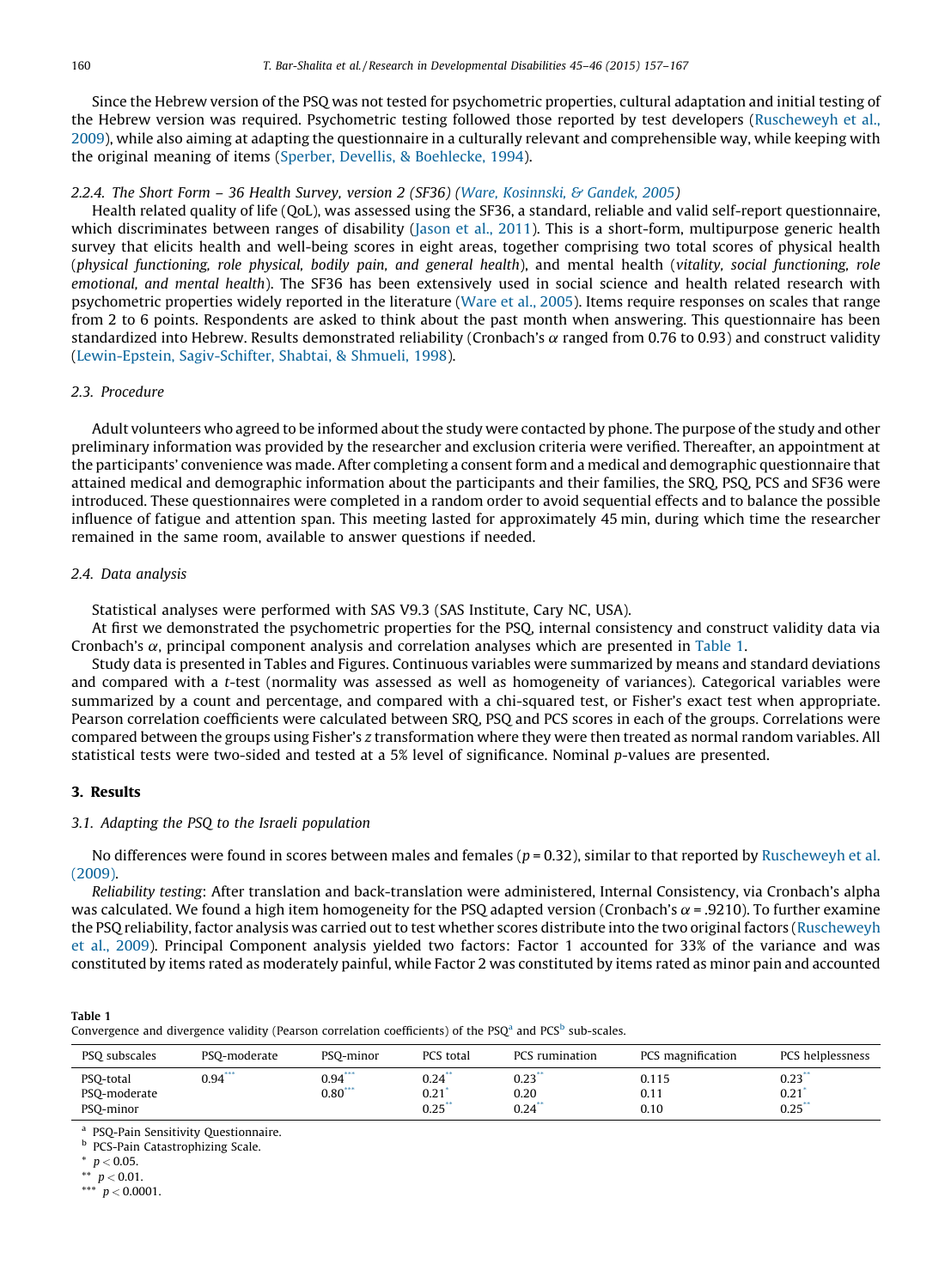for 18% of variance. Item distribution between the two factors was similar to that reported by test developers [\(Ruscheweyh](#page-9-0) [et al., 2009\)](#page-9-0). Overall variance of the two factors was also similar and accounted for 52% and 56%, respectively

Validity testing: Construct validity was further tested to examine the extent of the sub-scales convergence and discriminability using multivariate pairwise correlations. High correlations were found within the PSQ total and subscales indicating convergence validity ( $r = 0.80 - 0.94$ ), while low correlations were found between the PCS and PSO subscales indicating divergence validity (see [Table 1](#page-3-0)). The highly significant results of the convergence analysis of the PSQ sub-scales (i.e., Total, Moderate and Minor) clearly support the contention that these variables test the same construct. The low correlations in the discriminability analysis suggest that the two questionnaires hold different constructs which represent different aspects of the pain phenomenon.

In summary, the Hebrew version testing results were found similar to those reported in tool development [\(Ruscheweyh](#page-9-0) [et al., 2009\)](#page-9-0). Thus the Hebrew PSQ is a valid and reliable unique measure for daily pain sensitivity.

## 3.2. Sample distribution

Mean (standard deviation; SD) age found was 27.3 (3.77) years, (range 23–40 years), and 49.6% were male. We found that 12.8% (32/250) of subjects tested met the criterion for SOR-SMD, with the remaining 87.2% (218) in the Non-SMD group. No significant differences were found between the study groups with respect to sex distribution ( $p = 0.96$ ). Mean (SD) age for the SMD and Non-SMD were also similar 28.7 (SD = 4.76) and 27.1 (SD = 3.57) years, respectively ( $p = 0.09$ ).

## 3.3. Characterizing the whole sample by SRQ, PCS, and PSQ

Low, though statistically significant, correlations were found between the SRQ-Aversive and three out of the four PCS scores. No correlations were found between SRQ-Hedonic and PCS scores (see Table 2; [Fig. 1\)](#page-5-0). No group differences were found between SOR-SMD and Non-SMD for the total and three PCS subscales  $(p=0.19-0.46)$ . Similar to the above, statistically significant correlations were found between the SRQ-Aversive score and each of the PSQ total and sub-scales, but not with the SRQ-Hedonic score (see Table 2; [Figure 1](#page-5-0)). No statistically significant differences were found between the SOR-SMD and Non-SMD groups for the total and three PSO subscales ( $p = 0.08 - 0.34$ ).

#### 3.4. PSQ and PCS in SOR-SMD and Non-SMD participants

Correlations between PSQ and SRQ-Aversive scores were statistically significant within each group (SOR-SMD; Non-SMD) ([Table 3\)](#page-5-0). Moreover, between-group comparisons of these correlations (SOR-SMD vs Non-SMD) showed a significantly higher correlation in the SOR-SMD ([Table 3;](#page-5-0) [Fig. 2](#page-6-0)). When considering correlations between PCS and SRO-Aversive scores, only the total PCS score was found significantly correlated with SRQ-Aversive), however, there were no group differences for any of the PCS correlations ([Table 3](#page-5-0)).

#### 3.5. SF36 in SOR-SMD and Non-SMD participants

While the SOR-SMD group scored lower on all SF36 sub-scales (lower QoL) compared to the Non-SMD group, this only reached significance for the total score of Physical Health. Within this domain, the score for Body Pain subscale was significantly higher in the SOR-SMD group and reached statistical significance (see [Table 4\)](#page-7-0). Though the mental health subscale reached statistical significance, the total score of the Mental Health domain did not differ between the groups. There were no other significant group differences in the SF36.

| Table 2                                                                                                                           |
|-----------------------------------------------------------------------------------------------------------------------------------|
| Pearson correlation coefficients between the SRO <sup>a</sup> scores and the PCS <sup>b</sup> and PSO <sup>c</sup> total and sub- |
| scores (with level of significance of each coefficient) $(N = 250)$ .                                                             |

| PCS and PSQ       | SRO aversive hedonic |         |
|-------------------|----------------------|---------|
| PCS total         | $0.15^{\degree}$     | $-0.06$ |
| PCS rumination    | $0.15$ <sup>*</sup>  | $-0.12$ |
| PCS magnification | 0.08                 | 0.03    |
| PCS helplessness  | 0.15                 | $-0.03$ |
| PSO total         | $0.31$ "             | $-0.02$ |
| PSQ-moderate      | 0.28                 | $-0.00$ |
| PSO-minor         | 0.28                 | $-0.06$ |
| PSQ-non-painful   | 0.27                 | 0.07    |

SRQ - Sensory Responsiveness Questionnaire.

**b** PCS – Pain Catastrophizing Scale.

<sup>c</sup> PSQ – Pain Sensitivity Questionnaire.

 $^*$   $p < 0.05$ .

 $^{\ast\ast}\,$   $p <$  0.001.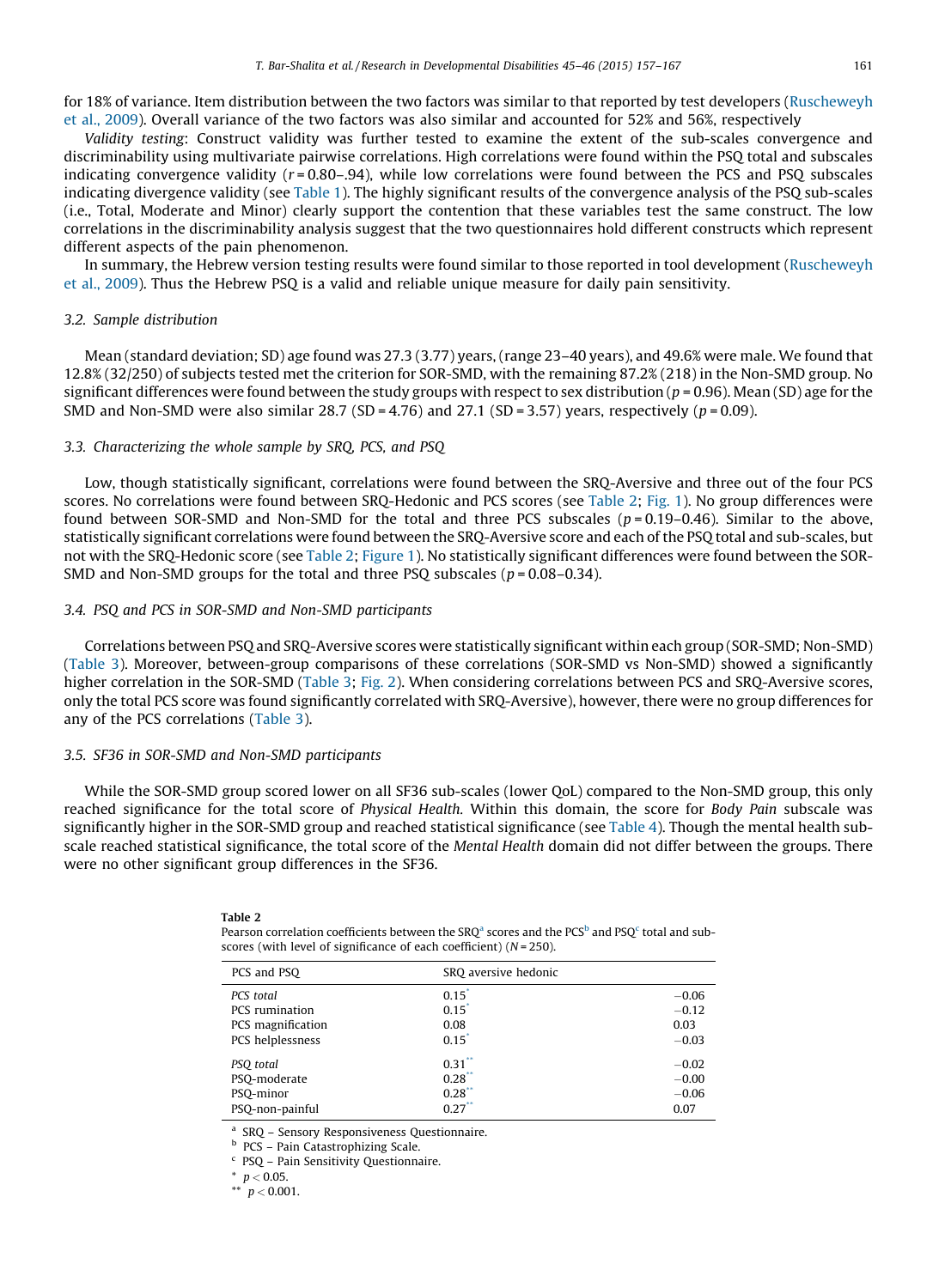<span id="page-5-0"></span>

Fig. 1. Pearson correlation coefficients between both SRQ scores (Aversive and Hedonic) and the PSQ Total (left) and PCS Total (right) scores (N = 250).

## 4. Discussion

In this study we investigated multisensory perception in SMD by testing the association between sensory responsiveness and pain perception in the context of daily life. Sensory responsiveness was tested via the affective aspect (SRQ), while pain

Table 3<br>Pearson correlation coefficients of the SRQª-aversive score and the PSQ<sup>b</sup> (*Total, Moderate, Minor and Non-painful)* and PCS<sup>c</sup> (Total, Rumination, Magnification, Helplessness) scores (with level of significance of each coefficient) and the correlation comparison between Non-SMD ( $N = 218$ ) and SOR-SMD ( $N = 32$ ) ( $p$  values).

| PSQ and PCS         | Pearson correlation<br>coefficients:<br>SRO-Aversive |                      | Comparison of correlation between groups<br><i>p</i> -values |  |  |
|---------------------|------------------------------------------------------|----------------------|--------------------------------------------------------------|--|--|
|                     | Non-SMD                                              | SOR-SMD              |                                                              |  |  |
| PSO - Moderate      | $0.13^{\degree}$                                     | 0.68                 | $<$ 0.01                                                     |  |  |
| PSO - Minor         | $0.20^{*}$                                           | $0.57$ <sup>**</sup> | 0.03                                                         |  |  |
| PSQ - Non painful   | 0.19                                                 | $0.41$ <sup>*</sup>  | 0.22                                                         |  |  |
| PSO - Total score   | 0.19                                                 | 0.65                 | $<$ 0.01                                                     |  |  |
| PCS - Rumination    | 0.09                                                 | 0.32                 | 0.22                                                         |  |  |
| PCS – Magnification | $-0.00$                                              | 0.21                 | 0.28                                                         |  |  |
| PCS - Helplessness  | 0.07                                                 | 0.34                 | 0.16                                                         |  |  |
| PCS - Total score   | 0.08                                                 | $0.35^{\degree}$     | 0.14                                                         |  |  |

 $p < 0.05$ .

 $p < 0.0001$ .

<sup>a</sup> SRQ – Sensory Responsiveness Questionnaire.

**b** PSQ – Pain Sensitivity Questionnaire.

<sup>c</sup> PCS – Pain Catastrophizing Scale.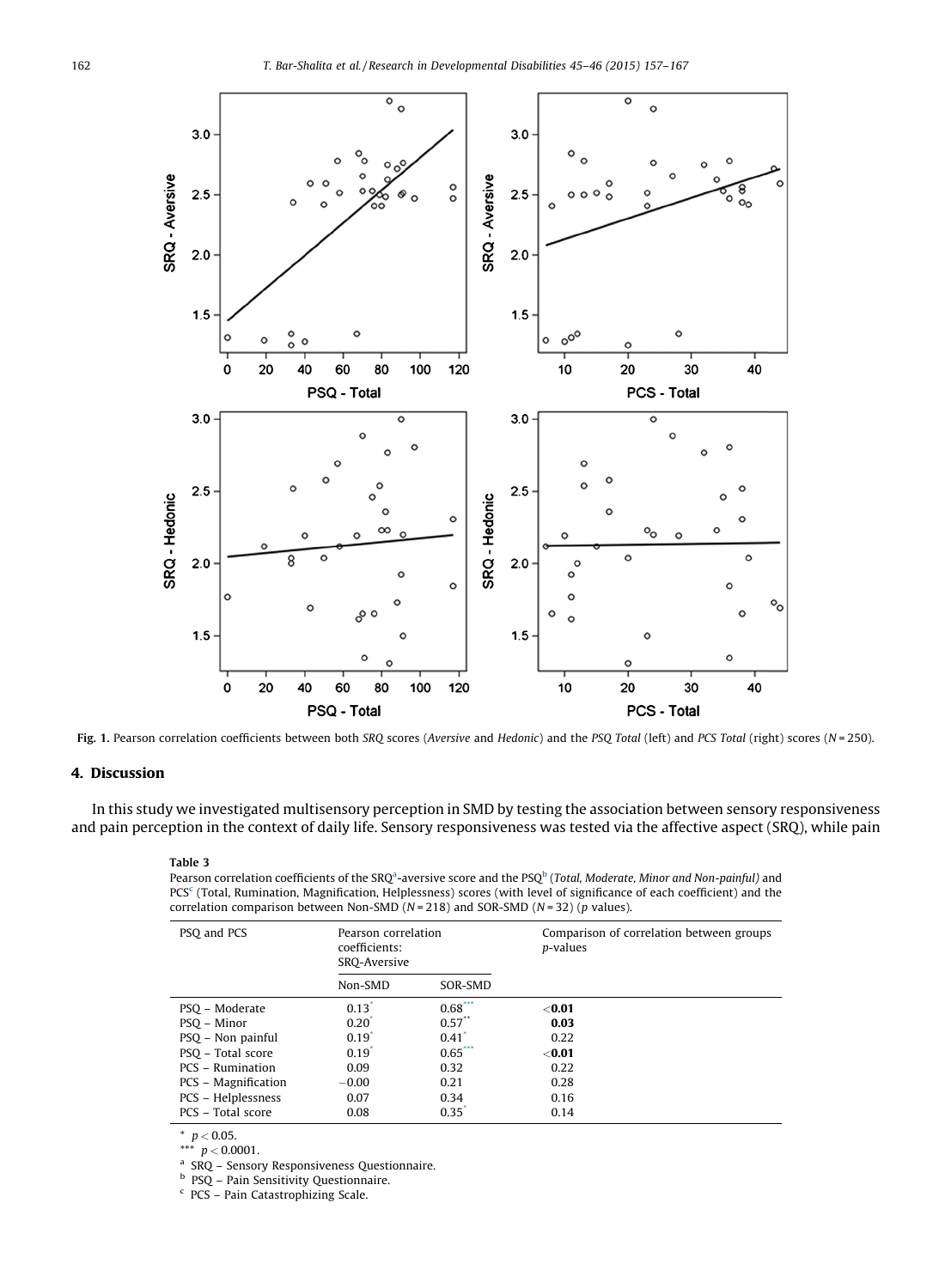<span id="page-6-0"></span>

Fig. 2. Scatter plots of the SRQ-Aversive score versus the PSQ scores (Total, Moderate, Minor and Non-painful).

perception was studied via the sensory and cognitive aspects (PSQ and PCS, respectively). The cultural adaptation of the PSQ yielded similar psychometric properties to those reported by test developers, presenting a reliable and valid PSQ – Hebrew version, for evaluating daily pain sensitivity. We tested a general population sample and found low correlations between the three measures: PSQ, PCS, and SRQ-Aversive. However, no correlations were found between pain perception measures (PSQ, PCS) and SRQ-Hedonic. These findings suggest that in a daily life context, the interactive effects of pain sensitivity and catastrophizing with the affective aspect of the sensory perception, occur only with aversive responsiveness. Interestingly, when dividing the sample into those with or without SOR (SOR-SMD and Non-SMD groups), the correlations between pain sensitivity and aversive responsiveness were strengthened to a moderately high level in the SOR-SMD group. Overall, these results suggest that SOR-SMD is strongly associated with the sensory aspect of pain but weakly with the cognitive aspect, indicating that the sensory modulation disorder co-occurs with daily pain sensitivity but less so with the cognitivecatastrophizing manifestation of pain perception.

Previous reports ([Bar Shalita, Vatine, et al., 2009\)](#page-8-0) show that SMD subjects demonstrate hypersensitivity to experimental pain measures compared to non-SMD subjects, however, the current study did not demonstrate greater pain sensitivity in SOR-SMD subjects. Thus the pain sensitivity of subjects with SOR might be modulated differently in everyday life compared to laboratory environments. We suggest that multisensory processing that occurs in daily situations is a factor that impacts the pain sensitivity of subjects with SOR-SMD. A laboratory human model that imitates multisensory environment found that SOR-SMD subjects integrate simultaneous multimodal somatosensory and auditory stimulation differently in both location and time course [\(Brett-Green, Miller, Schoen, & Nielsen, 2010\)](#page-9-0). These functional results are further supported by structural findings of white matter integrity reduction in the primary sensory cerebral tracts and pathways associated with atypical multisensory integration behavior [\(Owen et al., 2013\)](#page-9-0). This could provide an anatomical basis for the hypothesis relating SMD with atypical neurophysiological responses to multisensory stimuli. Psychophysical findings suggest abnormal pain modulation processes in SMD subjects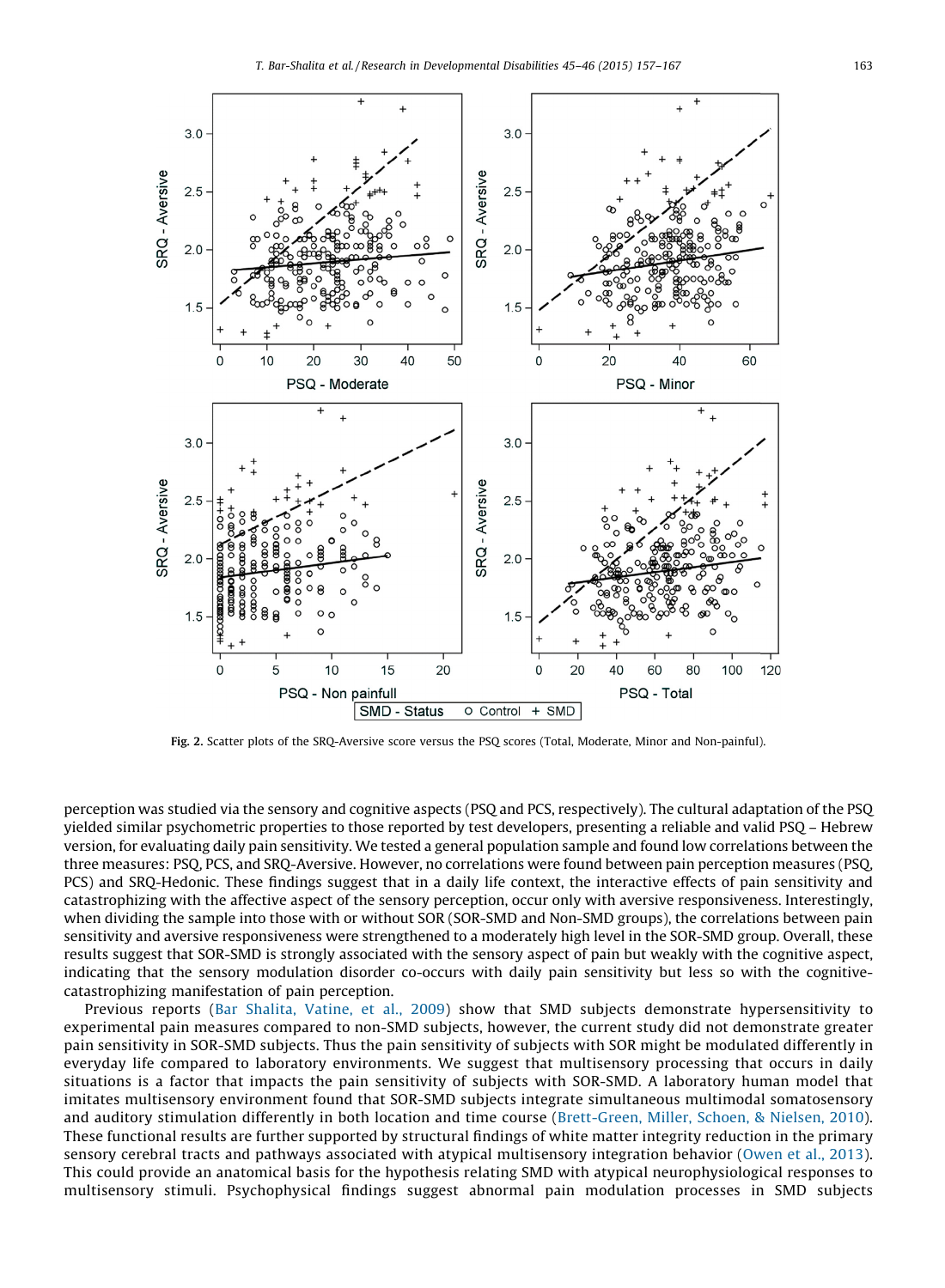## <span id="page-7-0"></span>Table 4

Comparison of SF-36 sub-scale scores and both Physical and Mental health total scores in SOR-SMD ( $N = 32$ ) and Non-SMD ( $N = 218$ ) participants (t-test;  $df = 248$ ).

| SF36 sub-scales                        |                    | Mean         | <b>SD</b>      | $t$ value | Between-group<br>comparison p-value |
|----------------------------------------|--------------------|--------------|----------------|-----------|-------------------------------------|
| Physical function                      | Non-SMD<br>SOR-SMD | 95.3<br>92.7 | 8.05<br>9.84   | 1.70      | 0.09                                |
| Role physical                          | Non-SMD<br>SOR-SMD | 88.4<br>82.0 | 24.84<br>27.85 | 1.34      | 0.18                                |
| Body pain                              | Non-SMD<br>SOR-SMD | 80.2<br>71.8 | 21.20<br>18.40 | 2.11      | 0.04                                |
| General health                         | Non-SMD<br>SOR-SMD | 79.5<br>74.5 | 17.97<br>16.75 | 1.49      | 0.14                                |
| Vitality                               | Non-SMD<br>SOR-SMD | 54.7<br>50.8 | 17.65<br>20.04 | 1.15      | 0.25                                |
| Social functioning                     | Non-SMD<br>SOR-SMD | 84.5<br>80.5 | 20.74<br>19.81 | 1.04      | 0.30                                |
| Role emotional                         | Non-SMD<br>SOR-SMD | 77.2<br>69.8 | 35.72<br>34.24 | 1.10      | 0.27                                |
| Mental health                          | Non-SMD<br>SOR-SMD | 69.2<br>60.8 | 18.00<br>20.36 | 2.45      | 0.01                                |
| Physical health $-$ total <sup>a</sup> | Non-SMD<br>SOR-SMD | 79.6<br>74.4 | 12.64<br>13.51 | 2.18      | 0.03                                |
| Mental health $-$ total <sup>b</sup>   | Non-SMD<br>SOR-SMD | 73.0<br>67.3 | 17.13<br>16.30 | 1.79      | 0.07                                |

<sup>a</sup> Physical Health – Total comprises the sub-scales of Physical Function; Role Physical; Body Pain; General Health.

<sup>b</sup> Mental Health – Total comprises the sub-scales of Vitality; Social Functioning; Role Emotional; Mental Health.

demonstrated by hyperalgesia and higher after-sensation ([Bar-Shalita et al., 2014\)](#page-8-0). These findings may evoke the behavioral defensive responses to sensory input reported in SOR-SMD subjects, which serve as coping strategies [\(Bundy](#page-9-0) [& Murray, 2002; Dunn, 2007; Miller et al., 2007\)](#page-9-0). These coping strategies are utilized to prevent a further barrage of noxious information to the already bombarded and irritated sensory system, and shield the SOR-SMD subjects from experiencing augmented multisensory interaction.

In the current study, we found links between the degree of pain sensitivity and sensory (non-painful) responsiveness perception. While no association was found for the hedonic responsiveness perception, an increasing association was found within the sensory aversive responsiveness spectrum. Specifically, a low level of correlation was found within the normal range of aversive responsiveness to daily stimuli (i.e. non-SMD), which increased to a high degree of correlation with a high level of sensory over-responsivity (i.e. SOR-SMD). This suggests cross-modal processing [\(Spence, Senkowski, &](#page-9-0) [Roder, 2009](#page-9-0)), and highlights the important role of innocuous unpleasant stimuli in the peripersonal space in shaping pain perception ([Senkowski, Hofle, & Engel, 2014\)](#page-9-0). In summary, multisensory information processing, which is part of our daily life, brings about multisensory integration (or cross-modal processes) that affects our behavioral responses. The valence of the stimuli surrounding us influences pain processing and modulation whereby unpleasant affective experiences of different modalities (e.g. vision, audition, and olfaction) have been found to enhance pain perception [\(Senkowski et al.,](#page-9-0) [2014\)](#page-9-0). Anatomically, the integration of negative affect and pain occurs in the anterior midcingulate cortex (aMCC) [\(Shackman et al., 2011](#page-9-0)). The aMCC is a primary cortical target of the spinothalamic tract transmitting somatosensory input including pain ([Dum, Levinthal, & Strick, 2009](#page-9-0)). It is connected with the lateral periaqueductal gray ([Klionsky et al., 2008](#page-9-0)) that is involved in defensive responses [\(An, Bandler, Ongur, & Price, 1998](#page-8-0)), and the amygdala that is implicated in negative affect processing ([Ghashghaei, Hilgetag, & Barbas, 2007\)](#page-9-0), as well as with the posterior parietal cortex, an area that integrates pain input with other sensory modalities [\(Vogt & Pandya, 1987](#page-10-0)). Thus, the multidimensional processes of negative affect and pain are implemented in distributed neural networks [\(Shackman et al., 2011\)](#page-9-0). Pain establishes emotional valence and directs response priorities; for example, aversively motivated behaviors, which may shape the daily life of SOR-SMD subjects. Our findings that the strength of the unpleasant experience of environmental stimuli from different modalities (such as: tactile, auditory and vision), is associated with enhanced pain perception, is in line with the integration principles that are of general relevance in multisensory perception ([Senkowski et al., 2014\)](#page-9-0). Although no causal relationships can be concluded from this interrelationship, the fact that the individual pain sensitivity is associated in different ways with the hedonic and aversive dimensions of the sensory responsiveness, implies that this association is attributed to the influence of the sensory responsiveness on pain perception, and not vice versa.

Catastrophizing has a significant role in theories of pain chronicity, demonstrating a consistent association with pain intensity as well as disability, and explaining the variance in experimental pain perception found in healthy subjects [\(Edwards, Bingham, Bathon, & Haythornthwaite, 2006\)](#page-9-0). In line with a previous study by [Ruscheweyh et al. \(2009\)](#page-9-0) we found a positive correlation between pain catastrophizing (evaluated by the PCS) and pain sensitivity (evaluated by the PSQ). The latter was also found to be highly correlated with experimental pain intensity ratings [\(Ruscheweyh et al., 2009](#page-9-0)).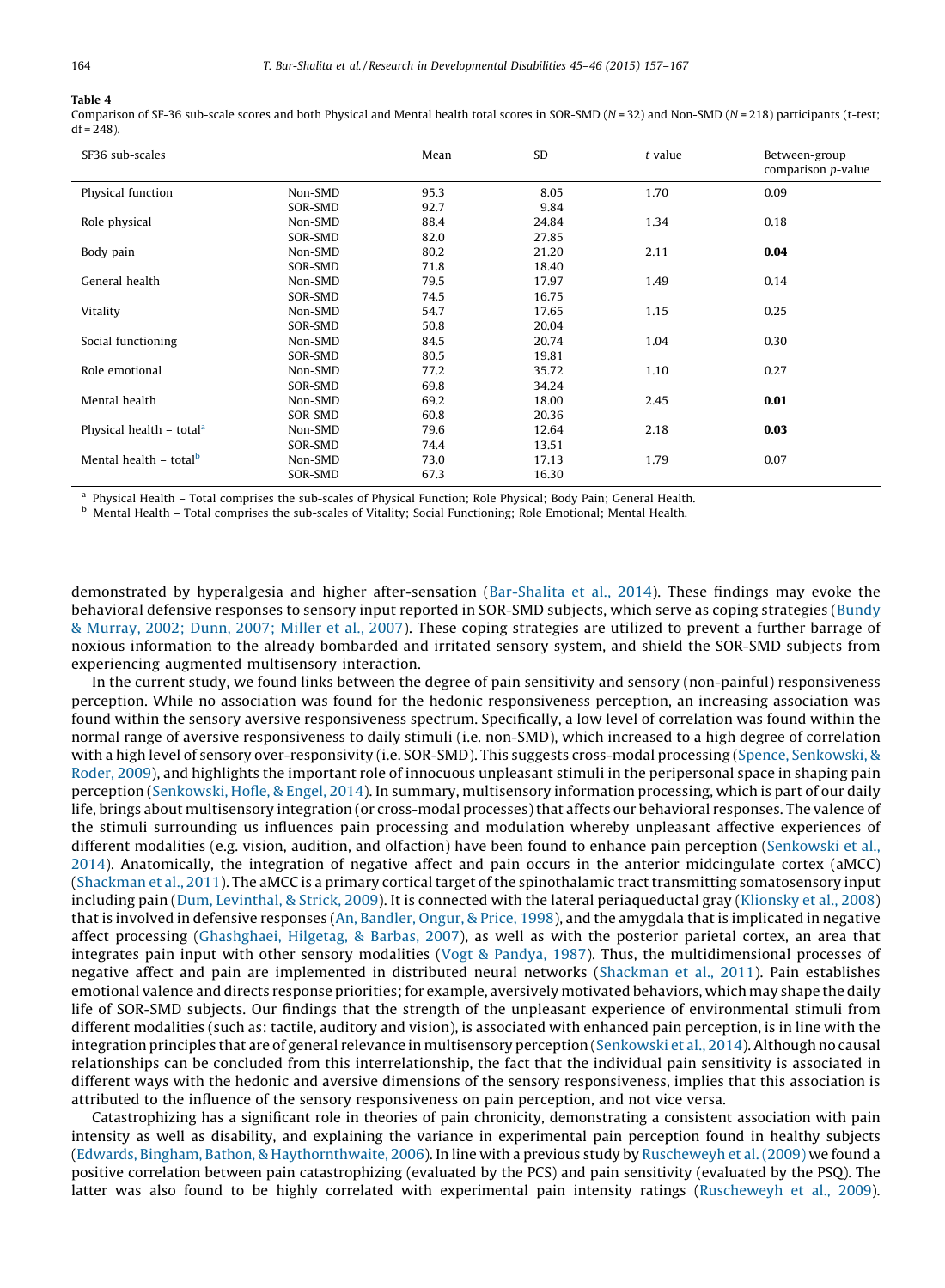<span id="page-8-0"></span>Furthermore, the current study found low correlations between PCS and aversive responsiveness, suggesting pain related cognitive thoughts, such as rumination and helplessness, are also associated to some degree with augmented sensory unpleasant perception. Interestingly, within the sensory aversive responsiveness to daily stimuli spectrum, no correlation was found within the normal range (i.e. non-SMD), but a moderate degree of correlation was observed with a high level of sensory over-responsivity (i.e. SOR-SMD). These interrelationships might contribute to the understanding of the SMD phenomenon of over responsivity. Neurophysiologically, convergent multi-sensory input, via the parietal-limbic pathway, projects to the prefrontal cortex that is engaged in rumination and helplessness thoughts [\(Kucyi et al., 2014; Qiao et al., 2013;](#page-9-0) [Taylor et al., 2014; Vogt & Pandya, 1987; Wang, Perova, Arenkiel, & Li, 2014\)](#page-9-0), and thus contributes to the persistent experience of the environmental stimuli as aversive, unpleasant and even painful in SMD-SOR subjects. The aMCC may serve this function by coordinating input from parietal areas involved in perception of bodily threats ([Legrain, Iannetti, Plaghki, &](#page-9-0) [Mouraux, 2011](#page-9-0)), with frontal cortical areas involved in plans and response priorities for pain-related behaviors, which in turn may explain avoidance learning in SOR-SMD subjects [\(Dunn, 2001; Kinnealey et al., 1995\)](#page-9-0). Importantly, no difference was found between the SOR-SMD and non-SMD subjects for the PCS score, contrary to a previous study that measured sensory responsiveness with a different questionnaire [\(Engel-Yeger & Dunn, 2011\)](#page-9-0). These results together with the absence of a group difference in PSQ scores imply that SMD-SOR and non-SMD are not distinct groups but rather represent different anchors within a continuum of sensory responsiveness. Within the range of sensory over-responsivity, the cognitive and especially the sensory dimensions of pain are linked to an excessive degree of unpleasantness associated with non-painful daily events, which may subsequently affect the level of daily painful experience.

We found a reduction in QoL in the SOR-SMD group validating other reports. However, [Kinnealey et al. \(2011\)](#page-9-0) applying the same measure, reported lower scores in both QoL dimensions of physical and mental functioning, while our findings demonstrated a reduction in only the physical dimension (total score) of QoL. Remarkably, the most differentiating aspect and the most disturbing QoL in the SOR-SMD group was found to be Bodily pain. This sub-scale refers to whether one has bodily pains and to which extent pain restricts household and work performance. Finding that the QoL of individuals with SMD is most affected by pain validates previous laboratory reports, as well as this study's results of more daily sensitivity to pain. Furthermore, since a QoL measure is an ecological one that encompasses aspects of daily functional status [\(Jason et al.,](#page-9-0) [2011](#page-9-0)), this study demonstrates the importance of the pain aspect in understanding the SMD phenomenon and its interference in daily life. This may encourage practitioners to apply therapeutic interventions, targeting both sensory overresponsiveness and pain hypersensitivity in SMD subjects, in order to improve their QoL.

Most of the SMD knowledge is based on research in the pediatric population, though not considered a study limitation, we based part of the rational on these studies. The present study has two main limitations. Although SMD was found in 12.8% of the study sample, which is in line with the statistical probability reported in pediatric populations, the SMD group comprised only 32 individuals with SOR. Further, it is important to explore the association between sensory modulation and pain in a daily life context in SUR individuals as well. Moreover, although the study population varied in geographical and vocational variables, with approximately 50% consisting of university students, it is a convenience sample.

The finding that SMD over-responsivity is related to greater pain sensitivity in daily life, together with the increased probability of SMD in developmental disorders (autism and ADHD) warrants future studies. These studies may further explore pain perception in populations with developmental health conditions, testing whether pain may be an important factor shaping behavioral manifestations in daily life.

## Acknowledgement

We thank Ben-Binyamin N., Kogan C., Marsha S., Reitman A., & Vataru T. for assisting with data collection.

### References

- Ahn, R. R., Miller, L. J., Milberger, S., & McIntosh, D. N. (2004). Prevalence of parents' perceptions of sensory processing disorders among kindergarten children. American Journal of Occupational Therapy, 58(3), 287–293. Retrieved from: <http://www.ncbi.nlm.nih.gov/pubmed/15202626>
- An, X., Bandler, R., Ongur, D., & Price, J. L. (1998). [Prefrontal cortical projections to longitudinal columns in the midbrain periaqueductal gray in macaque monkeys.](http://refhub.elsevier.com/S0891-4222(15)00114-6/sbref0010) [Journal of Comparative Neurology, 401](http://refhub.elsevier.com/S0891-4222(15)00114-6/sbref0010)(4), 455–479.
- Bar-Shalita, T., Seltzer, Z., Vatine, J. J., Yochman, A., & Parush, S. (2009). Development and psychometric properties of the Sensory Responsiveness Questionnaire (SRQ). Disability and Rehabilitation, 31(3), 189–201. <http://dx.doi.org/10.1080/09638280801903096>
- Bar-Shalita, T., Vatine, J. J., & Parush, S. (2008). Sensory modulation disorder: A risk factor for participation in daily life activities. Developmental Medicine and Child Nuerology, 50(12), 932–937. <http://dx.doi.org/10.1111/j.1469-8749.2008.03095.x>
- Bar-Shalita, T., Vatine, J. J., Seltzer, Z., & Parush, S. (2012). [Psychophysical correlates in adults with sensory modulation disorder.](http://refhub.elsevier.com/S0891-4222(15)00114-6/sbref0025) Disability and Rehabilitation, 34[\(11\), 943–950.](http://refhub.elsevier.com/S0891-4222(15)00114-6/sbref0025)
- Bar-Shalita, T., Vatine, J. J., Yarnitsky, D., Parush, S., & Weissman-Fogel, I. (2014). Atypical central pain processing in sensory modulation disorder: Absence of temporal summation and higher after-sensation. Experimental Brain Research, 232(2), 587-595. <http://dx.doi.org/10.1007/s00221-013-3767-y>
- Bar Shalita, T., Vatine, J.-J., Seltzer, Z., & Parush, S. e. (2009). Psychophysical correlates in children with sensory modulation disorder (SMD). Physiology & behavior, 98(5), 631–639. Retrieved from: [http://libmlsfx.haifa.ac.il:9003/sfxlcl3?sid=Entrez%3APubMed&id=pmid%3A19815022](http://libmlsfx.haifa.ac.il:9003/sfxlcl3?sid=Entrez:PubMed&id=pmid:19815022)
- Ben-Sasson, A., Carter, A. S., & Briggs-Gowan, M. J. (2009). Sensory over-responsivity in elementary school: Prevalence and social-emotional correlates. Journal of Abnormal Psychology, 37(5), 705–716. <http://dx.doi.org/10.1007/s10802-008-9295-8>
- Ben-Sasson, A., Cermak, S. A., Orsmond, G. I., Tager-Flusberg, H., Carter, A. S., Kadlec, M. B., et al. (2007). Extreme sensory modulation behaviors in toddlers with autism spectrum disorders. American Journal of Occupational Therapy, 61(5), 584-592. Retrieved from: [http://www.ncbi.nlm.nih.gov/entrez/query.](http://www.ncbi.nlm.nih.gov/entrez/query.fcgi?cmd=Retrieve&db=PubMed&dopt=Citation&list_uids=17944296) [fcgi?cmd=Retrieve&db=PubMed&dopt=Citation&list\\_uids=17944296](http://www.ncbi.nlm.nih.gov/entrez/query.fcgi?cmd=Retrieve&db=PubMed&dopt=Citation&list_uids=17944296)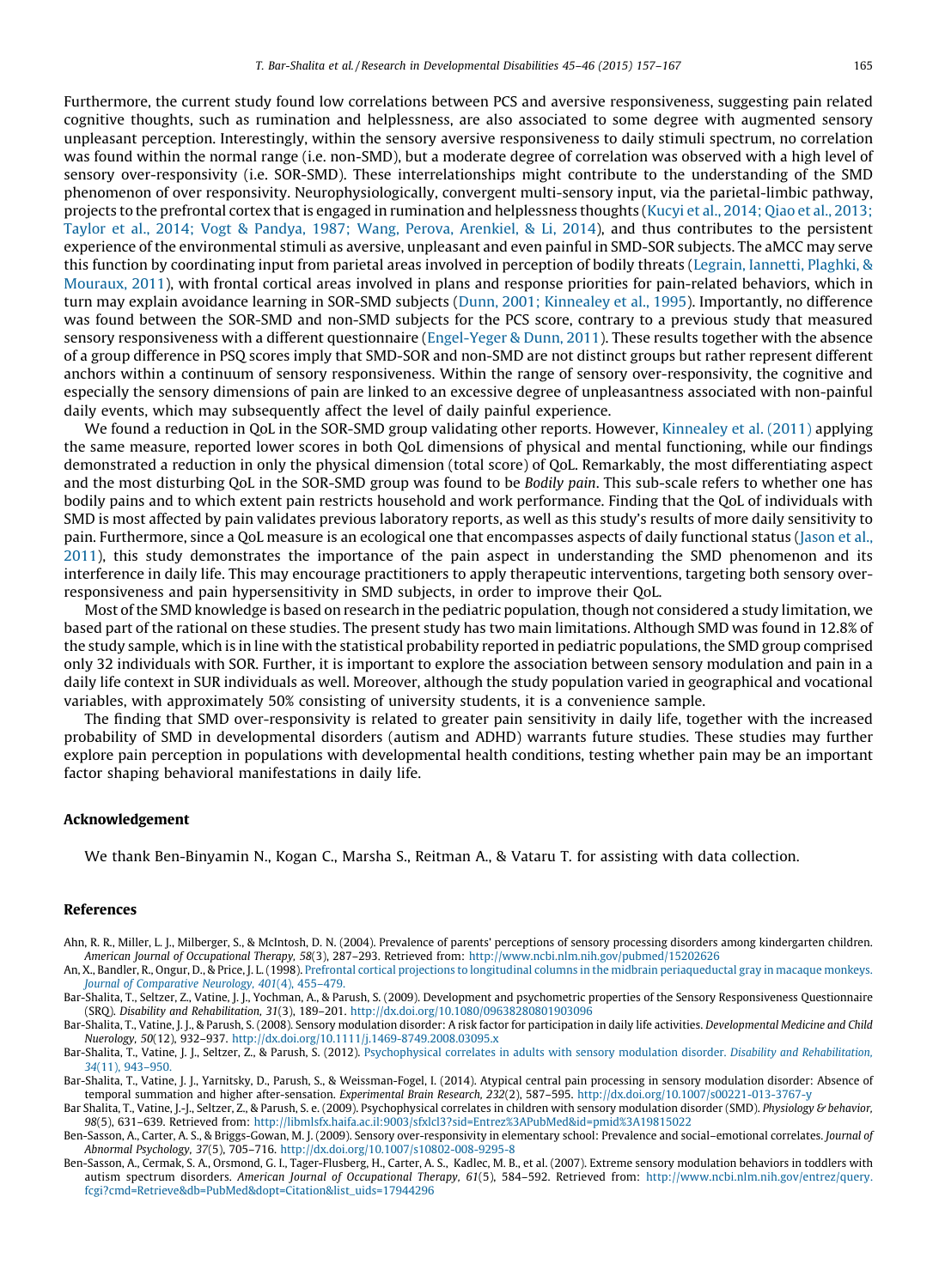- <span id="page-9-0"></span>Brett-Green, B. A., Miller, L. J., Schoen, S. A., & Nielsen, D. M. (2010). An exploratory event-related potential study of multisensory integration in sensory overresponsive children. Brain Research, 67–77. <http://dx.doi.org/10.1016/j.brainres.2010.01.043>
- Brown, C., Tollefson, N., Dunn, W., Cromwell, R., & Filion, D. (2001). The Adult Sensory Profile: Measuring patterns of sensory processing. American Journal of Occupational Therapy, 55(1), 75–82. Retrieved from: [http://libmlsfx.haifa.ac.il:9003/sfxlcl3?sid=Entrez%3APubMed&id=pmid%3A11216370](http://libmlsfx.haifa.ac.il:9003/sfxlcl3?sid=Entrez:PubMed&id=pmid:11216370) Bundy, A. C., & Murray, E. A. (2002). [Sensory Integration Theory and Practice](http://refhub.elsevier.com/S0891-4222(15)00114-6/sbref0060) (2nd ed.). Philadelphia, PA: FA Davis.
- Carter, A. S., Ben-Sasson, A., & Briggs-Gowan, M. J. (2011). Sensory over-responsivity, psychopathology, and family impairment in school-aged children. Journal of the American Academy of Child and Adolescent Psychiatry, 50(12), 1210–1219. <http://dx.doi.org/10.1016/j.jaac.2011.09.010>
- Chang, Y. S., Owen, J. P., Desai, S. S., Hill, S. S., Arnett, A. B., Harris, J., et al. (2014). Autism and sensory processing disorders: Shared white matter disruption in sensory pathways but divergent connectivity in social–emotional pathways. PLOS ONE, 9(7), e103038. <http://dx.doi.org/10.1371/journal.pone.0103038>
- Dum, R. P., Levinthal, D. J., & Strick, P. L. (2009). The spinothalamic system targets motor and sensory areas in the cerebral cortex of monkeys. Journal of Neuroscience Research, 29(45), 14223–14235. <http://dx.doi.org/10.1523/jneurosci.3398-09.2009>

Dunn, W. (2001). [The sensations of everyday life: Empirical, theoretical, and pragmatic considerations.](http://refhub.elsevier.com/S0891-4222(15)00114-6/sbref0080) American Journal of Occupational Therapy, 55(6), 608–620.

- Dunn, W. (2007). [Supporting children to participate succesfully in everyday life by using sensory processing knowledge.](http://refhub.elsevier.com/S0891-4222(15)00114-6/sbref0085) Infants and Young Children, 20(2), 84–101. Edwards, R. R., Bingham, C. O., 3rd, Bathon, J., & Haythornthwaite, J. A. (2006). Catastrophizing and pain in arthritis, fibromyalgia, and other rheumatic diseases. Arthritis and Rheumatology, 55(2), 325–332. <http://dx.doi.org/10.1002/art.21865>
- Engel-Yeger, B., & Dunn, W. (2011). Relationship between pain catastrophizing level and sensory processing patterns in typical adults. American Journal of Occupational Therapy, 65(1), e1–e10. <http://dx.doi.org/10.5014/ajot.2011.09004>
- Fisher, A. G., & Dunn, W. (1983). [Tactile defensiveness: Historical perspectives, new research A theory grows.](http://refhub.elsevier.com/S0891-4222(15)00114-6/sbref0100) Sensory Integration Special Interest Section [Newsletter, 6](http://refhub.elsevier.com/S0891-4222(15)00114-6/sbref0100), 1–2.
- Ghashghaei, H. T., Hilgetag, C. C., & Barbas, H. (2007). Sequence of information processing for emotions based on the anatomic dialogue between prefrontal cortex and amygdala. Neuroimage, 34(3), 905–923. <http://dx.doi.org/10.1016/j.neuroimage.2006.09>
- Granot, M., & Ferber, S. G. (2005). [The roles of pain catastrophizing and anxiety in the prediction of postoperative pain intensity: A prospective study.](http://refhub.elsevier.com/S0891-4222(15)00114-6/sbref0110) The Clinical Journal of Pain, 21[\(5\), 439–445. DOI: 00002508-200509000-00010](http://refhub.elsevier.com/S0891-4222(15)00114-6/sbref0110).
- ICDL (2005). Regulatory sensory processing disorder access. 1. In [Diagnostic manual for infancy and early childhood: Mental health, developmental, regulatory–](http://refhub.elsevier.com/S0891-4222(15)00114-6/sbref0115) [sensory processing and language disorders and learning challenges \(ICDL–DMIC\). Bethesda, MD](http://refhub.elsevier.com/S0891-4222(15)00114-6/sbref0115).
- Jason, L., Brown, M., Evans, M., Anderson, V., Lerch, A., Brown, A., et al. (2011). Measuring substantial reductions in functioning in patients with chronic fatigue syndrome. Disability and Rehabilitation, 33(7), 589–598. <http://dx.doi.org/10.3109/09638288.2010.503256>
- Kimball, J. G. (1993). [Sensory integrative frame of reference. In P. Kramer & J. Hinojosa \(Eds.\),](http://refhub.elsevier.com/S0891-4222(15)00114-6/sbref0125) Frames of reference for pediatric occupational therapy. Baltimore: [Williams &Wilkins.](http://refhub.elsevier.com/S0891-4222(15)00114-6/sbref0125)
- Kinnealey, M., Koenig, K. P., & Smith, S. (2011). [Relationships between sensory modulation and social supports and health-related quality of life.](http://refhub.elsevier.com/S0891-4222(15)00114-6/sbref0130) American Journal [of Occupational Therapy, 65](http://refhub.elsevier.com/S0891-4222(15)00114-6/sbref0130)(3), 320–327.
- Kinnealey, M., Oliver, B., & Wilbarger, P. (1995). A phenomenological study of sensory defensiveness in adults. American Journal of Occupational Therapy, 49(5), 444–451. Retrieved from: <http://www.ncbi.nlm.nih.gov/pubmed/7598160>
- Klionsky, D. J., Abeliovich, H., Agostinis, P., Agrawal, D. K., Aliev, G., Askew, D. S., et al. (2008). [Guidelines for the use and interpretation of assays for monitoring](http://refhub.elsevier.com/S0891-4222(15)00114-6/sbref0140) [autophagy in higher eukaryotes.](http://refhub.elsevier.com/S0891-4222(15)00114-6/sbref0140) Autophagy, 4(2), 151–175.
- Kucyi, A., Moayedi, M., Weissman-Fogel, I., Goldberg, M. B., Freeman, B. V., Tenenbaum, H. C., et al. (2014). Enhanced medial prefrontal-default mode network functional connectivity in chronic pain and its association with pain rumination. Journal of Neuroscience Research, 34(11), 3969-3975. [http://dx.doi.org/](http://dx.doi.org/10.1523/JNEUROSCI.5055-13.2014) [10.1523/JNEUROSCI.5055-13.2014](http://dx.doi.org/10.1523/JNEUROSCI.5055-13.2014)
- Legrain, V., Iannetti, G. D., Plaghki, L., & Mouraux, A. (2011). The pain matrix reloaded: A salience detection system for the body. Progress in Neurobiology, 93(1), 111–124. <http://dx.doi.org/10.1016/j.pneurobio.2010.10.005>
- Lewin-Epstein, N., Sagiv-Schifter, T., Shabtai, E. L., & Shmueli, A. (1998). [Validation of the 36-item short-form health survey \(Hebrew version\) in the adult](http://refhub.elsevier.com/S0891-4222(15)00114-6/sbref0152) [population of Israel.](http://refhub.elsevier.com/S0891-4222(15)00114-6/sbref0152) Medical Care, 36(9), 1361–1367.
- Meyer, K., Tschopp, A., Sprott, H., & Mannion, A. F. (2009). Association between catastrophizing and self-rated pain and disability in patients with chronic low back pain. Journal of Rehabilitation Medicine, 41(8), 620–625. <http://dx.doi.org/10.2340/16501977-0395>
- Miller, L. J., Anzalone, M. E., Lane, S. J., Cermak, S. A., & Osten, E. T. (2007). Concept evolution in sensory integration: A proposed nosology for diagnosis. American Journal of Occupational Therapy, 61(2), 135–140. Retrieved from: <http://www.ncbi.nlm.nih.gov/pubmed/17436834>
- Moayedi, M., & Davis, K. D. (2013). Theories of pain: From specificity to gate control. Journal of Neurophysiology, 109(1), 5–12. [http://dx.doi.org/10.1152/](http://dx.doi.org/10.1152/jn.00457.2012) in.00457.2012
- Osman, A., Barrios, F. X., Kopper, B. A., Hauptmann, W., Jones, J., & O'Neill, E. (1997). [Factor structure, reliability, and validity of the Pain Catastrophizing Scale.](http://refhub.elsevier.com/S0891-4222(15)00114-6/sbref0170) [Journal of Behavioral Medicine, 20](http://refhub.elsevier.com/S0891-4222(15)00114-6/sbref0170)(6), 589–605.
- Owen, J. P., Marco, E. J., Desai, S., Fourie, E., Harris, J., Hill, S. S., et al. (2013). Abnormal white matter microstructure in children with sensory processing disorders. NeuroImage: Clinical, 2(0), 844–853. <http://dx.doi.org/10.1016/j.nicl.2013.06.009>
- Parush, S., Sohmer, H., Steinberg, A., & Kaitz, M. (2007). Somatosensory function in boys with ADHD and tactile defensiveness. Physiology & Behavior, 90(4), 553-558. Retrieved from: [http://libmlsfx.haifa.ac.il:9003/sfxlcl3?sid=Entrez%3APubMed&id=pmid%3A17198716](http://libmlsfx.haifa.ac.il:9003/sfxlcl3?sid=Entrez:PubMed&id=pmid:17198716)
- PDM (2006). Psychodynamic diagnostic manual[. Silver Spring, MD: Alliance of Psychoanalytic Organizations.](http://refhub.elsevier.com/S0891-4222(15)00114-6/sbref0185)
- Qiao, L., Wei, D. T., Li, W. F., Chen, Q. L., Che, X. W., Li, B. B., et al. (2013). Rumination mediates the relationship between structural variations in ventrolateral prefrontal cortex and sensitivity to negative life events. Neuroscience, 255, 255–264. <http://dx.doi.org/10.1016/j.neuroscience.2013.09.053>
- Reeves, G. D. (2001). [From neuron to behavior: Regulation, arousal and attention as important substrates for the process of sensory integration. In S. S. Roley, E. I.](http://refhub.elsevier.com/S0891-4222(15)00114-6/sbref0195) Blanche, & R. C. Schaaf (Eds.), [Understanding the nature of sensory integration with diverse populations](http://refhub.elsevier.com/S0891-4222(15)00114-6/sbref0195) (pp. 89–108). USA: Therapy Skill Builders.
- Reynolds, S., & Lane, S. J. (2008). Diagnostic validity of sensory over-responsivity: A review of the literature and case reports. Journal of Autism and Developmental Disorders, 38(3), 516–529. <http://dx.doi.org/10.1007/s10803-007-0418-9>
- Rollman, G. B. (2005). The need for ecological validity in studies of pain and ethnicity. Pain, 113(1-2), 3-4. <http://dx.doi.org/10.1016/j.pain.2004.10.015>
- Ruscheweyh, R., Marziniak, M., Stumpenhorst, F., Reinholz, J., & Knecht, S. (2009). Pain sensitivity can be assessed by self-rating: Development and validation of
- the Pain Sensitivity Questionnaire. Pain, 146(1–2), 65–74. <http://dx.doi.org/10.1016/j.pain.2009.06.020> Ruscheweyh, R., Verneuer, B., Dany, K., Marziniak, M., Wolowski, A., Colak-Ekici, R., et al. (2012). Validation of the pain sensitivity questionnaire in chronic pain
- patients. Pain, 153(6), 1210–1218. <http://dx.doi.org/10.1016/j.pain.2012.02.025> Schaaf, R. C., Miller, L. J., Seawell, D., & O'Keefe, S. (2003). Children with disturbances in sensory processing: A pilot study examining the role of the parasympathetic nervous system. American Journal of Occupational Therapy, 57(4), 442-449. Retrieved from: [http://www.ncbi.nlm.nih.gov/pubmed/](http://www.ncbi.nlm.nih.gov/pubmed/12911086) [12911086](http://www.ncbi.nlm.nih.gov/pubmed/12911086)
- Senkowski, D., Hofle, M., & Engel, A. K. (2014). Crossmodal shaping of pain: A multisensory approach to nociception. Trends in Cognitive Sciences, 18(6), 319–327. <http://dx.doi.org/10.1016/j.tics.2014.03.005>
- Shackman, A. J., Salomons, T. V., Slagter, H. A., Fox, A. S., Winter, J. J., & Davidson, R. J. (2011). The integration of negative affect, pain and cognitive control in the cingulate cortex. Nature Reviews Neuroscience, 12(3), 154–167. <http://dx.doi.org/10.1038/nrn2994>
- Spence, C., Senkowski, D., & Roder, B. (2009). Crossmodal processing. Experimental Brain Research, 198(2–3), 107–111. [http://dx.doi.org/10.1007/s00221-009-](http://dx.doi.org/10.1007/s00221-009-1973-4) [1973-4](http://dx.doi.org/10.1007/s00221-009-1973-4)
- Sperber, A. D., Devellis, R. F., & Boehlecke, B. (1994). Cross-cultural translation: Methodology and validation. Journal of Cross-Cultural Psychology, 25(4), 501–524. <http://dx.doi.org/10.1177/0022022194254006>
- Sullivan, M. J. L., Bishop, S. R., & Pivik, J. (1995). The pain catastrophizing scale: Development and validation. Psychological Assessment, 7(4), 524–532. [http://](http://dx.doi.org/10.1037/1040-3590.7.4.524) [dx.doi.org/10.1037/1040-3590.7.4.524](http://dx.doi.org/10.1037/1040-3590.7.4.524)